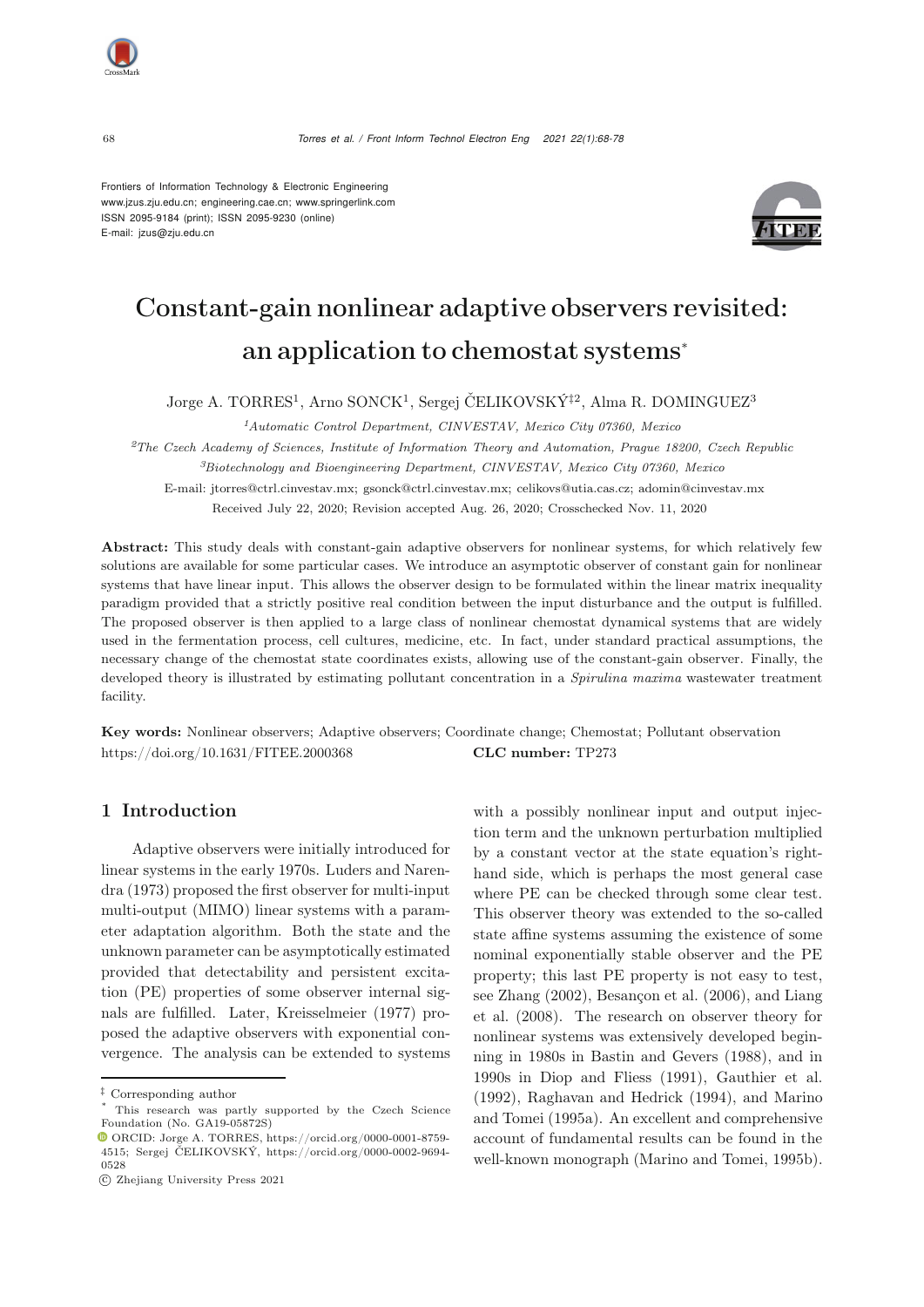In this work, constant-gain nonlinear adaptive observers, i.e., observers with an adaptation differential equation of the same dimension as the unknown parameter vector, are considered. On the other hand, the class of dynamic nonlinear adaptive observers requires more differential equations for the time-varying adaptive gain to obtain better adaptation. The latter approach has deserved more attention and offers a variety of nice results; among them, those based on high-gain techniques have been achieved under different kinds of disturbances, time delays, and so on [\(Karimi et al.](#page-9-9), [2010](#page-9-9); [Wu](#page-10-2), [2013](#page-10-2)).

The celebrated adaptive high-gain observer theory deals with uniformly observable systems or the class of systems in the strictly triangular form [\(Marino and Tomei](#page-9-8), [1995b;](#page-9-8) [Farza et al., 2014\)](#page-9-10); this lasts as far as the dependence of the right-hand side on the state, and the input is concerned. A limiting fact is that the constant unknown parameter is supposed to be multiplied by a vector field having the same triangular dependence on the state, whereas in general, disturbance enters every row of the system's right-hand side. [Farza et al.](#page-9-11) [\(2009\)](#page-9-11) presented an adaptive high-gain observer for a class of uniformly observable single-output nonlinear systems, in which the compulsory use of the high-gain parameter makes it necessary to analyze the case where it goes to infinity, therefore leading to a resolution of the PE condition as stated in [Farza et al.](#page-9-10) [\(2014](#page-9-10)).

[Based](#page-9-12) [on](#page-9-12) [the](#page-9-12) [extended](#page-9-12) [Kalman](#page-9-12) [filter,](#page-9-12) Lafont et al.  $(2011)$  [proposed](#page-9-13) [an](#page-9-13) [adaptive](#page-9-13) [observer.](#page-9-13) [In](#page-9-13) Čelikovský et al. [\(2018\)](#page-9-13), the uncertain parameter was multiplied by a more general vector field that can depend on the state. The constructive proof of the basic high-gain technique allows one to design gains with reasonable values (i.e., the gain did not need to go to infinity), and the PE property needs to be valid for limited gain values. This aspect represents a clear advantage concerning other approaches [\(Farza et al.](#page-9-11), [2009](#page-9-11), [2014](#page-9-10)). In contrast to the dynamic case, there are few available results for constant-gain nonlinear adaptive observers. To the best of our knowledge, the linear case's primary achievements and a partial generalization for nonlinear systems were collected in [Marino and Tomei](#page-9-8) [\(1995b](#page-9-8)). Roughly speaking, one can have a static adaptive observer with identification of the unknown parameter provided that the observer error dynamics is strictly positive real (SPR) from the unknown parameter to the observed error.

Extending particular nonlinear systems having linear dependence on the state, the possible nonlinear input/output injection and the constant unknown disturbance are multiplied by both a constant vector and a scalar nonlinearity depending on output only. Unfortunately, the seemingly rich possibility of  $q$  unknown parameters is compressed in a single scalar quantity, which depends only on measurable quantities (output, input). The additional strong assumption enables the use of a strict positive realness property, which is a severe restriction. Moreover, one cann[ot](#page-9-3) [directly](#page-9-3) [use](#page-9-3) [the](#page-9-3) [results](#page-9-3) [\(Zhang](#page-10-0)[,](#page-9-3) [2002](#page-10-0)[;](#page-9-3) Liang et al., [2008\)](#page-9-3), because they require that the vector field be output-dependent only. Furthermore, these results require some a priori stability assumptions that might be difficult to achieve.

Due to the success of high-gain techniques, one can be tempted to combine this with static adaptation following a strict passive approach. However, as argued later in the problem motivation section, adaptive high-gain observer stability and SPR conditions lead to opposite simultaneous goals. That is to say, one may obtain a stabilizing high gain without any possibility of satisfying the SPR condition, and vice versa.

In this study, constant-gain adaptive observers for nonlinear systems are considered. The analysis concerns nonlinear affine systems where the unknown disturbance enters linearly through the same input channel. The observer design depends on the solvability of a linear matrix inequality (LMI) subjected to an SPR-type condition between the disturbance and the system's output. Our aim is twofold: (1) to provide a combination of the LMI approach with the constant-gain adaptive observer conditions generalizing those in [Marino and Tomei](#page-9-8) [\(1995b](#page-9-8)), and with [less](#page-9-14) [restrictive](#page-9-14) [conditions](#page-9-14) [than](#page-9-14) [those](#page-9-14) [in](#page-9-14) Mondal et al. [\(2010\)](#page-9-14) or [Pourgholi and Majd](#page-10-3) [\(2011\)](#page-10-3); (2) to show the theory's applicability to the observation of the unknown states of a large class of nonlinear systems of the chemostat process with the simultaneously unknown constant component of the substrate dilution factor inlet. To this end, a suitable smooth coordinate change for chemostat's nonlinear process is given. Finally, the step-by-step observer design is illustrated in one continuous culture of *Spirulina maxima* for wastewater treatment.

To summarize, the contributions of this study are as follows: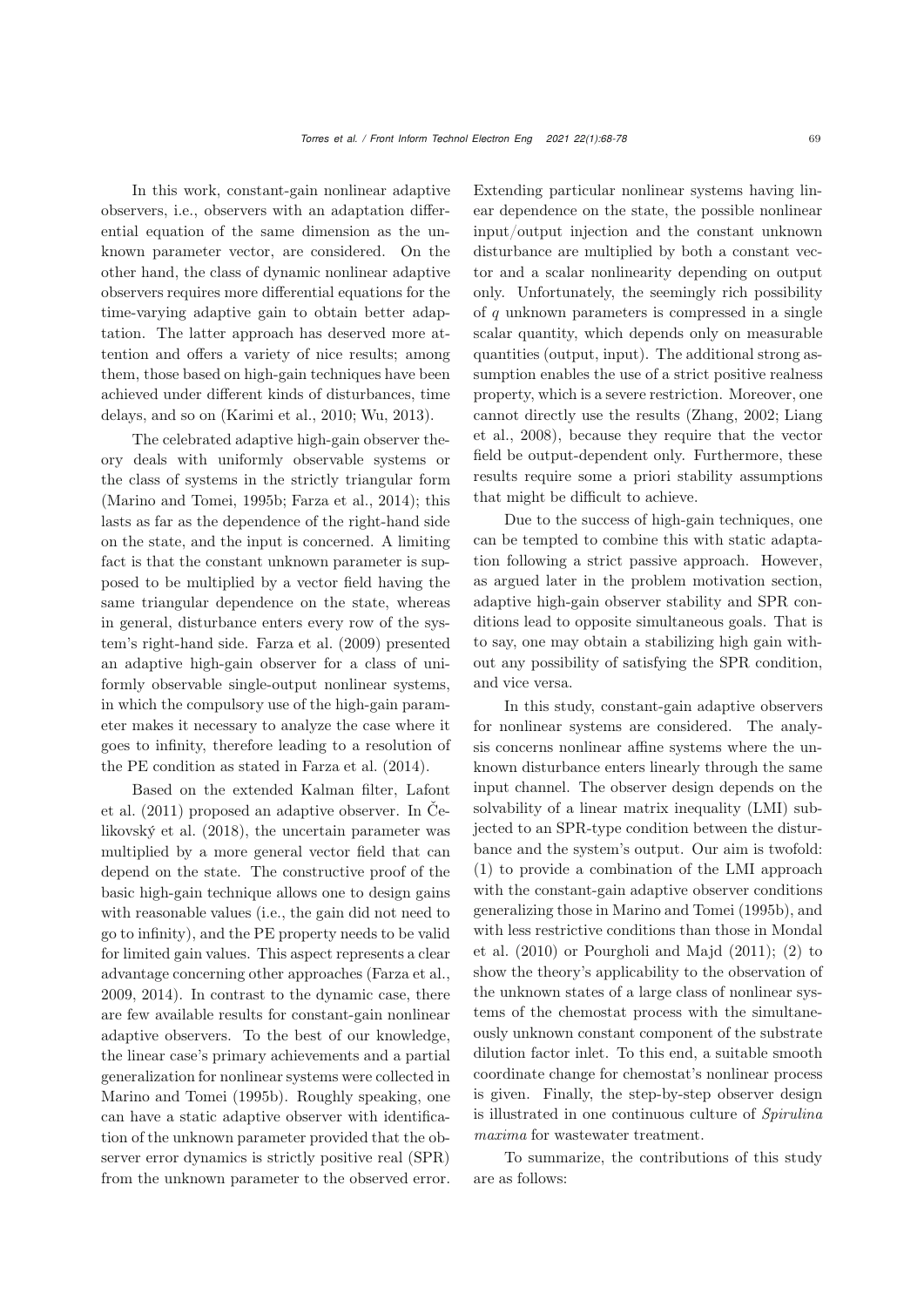1. We propose a constant-gain adaptive observer for a class of nonlinear systems that generalize previous achievements.

2. For the proof of concept, we consider the challenging chemostat bioprocess. A smooth state transformation leading these complex nonlinear dynamics to a linear one at the input is proposed.

3. The adaptive observer design and performance are validated on a nonlinear system that models a chemostat for pollutant removal based on a culture of *Spirulina maxima*.

The paper is organized as follows: Motivation and problem context are given in Section 2. In Section 3, a constant-gain adaptive observer for a class of nonlinear systems is introduced, for which some LMI sufficient conditions will allow the design of the proposed observers. Section 4 discusses whether it is possible to apply the proposed theory to an essential nonlinear biological process known as the chemostat. Indeed, based on some appealing biological chemostat model properties, it is possible to find a smooth change of variables leading to a transformed chemostat system that is linear at the input. In Section 5, the complete design of the constant-gain adaptive observer is illustrated by estimating the pollutants of a continuous culture of *Spirulina maxima* in a wastewater treatment facility. The efficacy of the observer design is evaluated by a numerical simulation study in Section 6. Conclusions and outlooks for future research are given in Section 7.

## 2 Motivation and problem context

Consider the following nonlinear system:

$$
\begin{cases}\n\dot{x} = f(x) + g(x)(u + \delta), \\
y = h(x) = x_1,\n\end{cases}
$$
\n(1)

where  $x(t)$  is the *n*-dimensional state vector, and y, u, and  $\delta$  denote the scalar output, input, and constant parameter perturbation, respectively. Here,  $f(x)$  and  $g(x)$  denote appropriate smooth vector fields, and  $h(x)$  denotes an appropriate smooth function. Furthermore, assume that all right-side vector fields in system [\(1\)](#page-2-0) are globally uniformly Lipschitz on a subset  $\Omega$  of  $\mathbb{R}^n$  that is forward invariant under the dynamics of the above system for any admissible input.

An adaptive feature is suitable because an unknown disturbance  $(\delta)$  enters in a way that cannot be suppressed by standard observer techniques (e.g., high gain without adaptation). With a slight abuse of notation, adaptive observers may be classified into static ones and dynamical ones. The first group adds an adaptive differential equation for parameter estimation with the same dimension as the unknown parameter vector. The second one adds yet more dynamical equations for better adaptation. The latter approach has deserved more attention and offers a bunch of good results, some of which based on highgain techniques have dealt with different kinds of disturbances and time delays; for instance, see [Zhang](#page-10-0) [\(2002](#page-10-0)) and [Hammouri and Nadri](#page-9-15) [\(2013\)](#page-9-15). In contrast, to the best of our knowledge, basic achievements for the linear case, as well as a partial generalization for the no[nlinear](#page-9-8) [systems,](#page-9-8) [were](#page-9-8) [collected](#page-9-8) [in](#page-9-8) Marino and Tomei [\(1995b](#page-9-8)). One can have a static adaptive observer with identification of the unknown parameter if the observer error dynamics is strictly passive from the unknown parameter to the observed error. The necessary and sufficient condition for some fixed gains (*l*) is the famous SPR condition, based on a version of the KYP (Kalman, Yacubovich, and Popov) lemma. An extension to particular nonlinear systems of the form

$$
\begin{cases} \dot{\mathbf{x}} = \mathbf{A}\mathbf{x} + \mathbf{f}(y, u, t) + \mathbf{P}\boldsymbol{\beta}(y, u, t)\delta \\ y = \mathbf{c}\mathbf{x} \end{cases}
$$

was shown in [Marino and Tomei](#page-9-8) [\(1995b\)](#page-9-8). Note that nonlinearities depend only on measured quantities (input, output, and time). There is a seemingly rich possibility of q unknown parameters, but they are all compressed into a single scalar quantity  $\beta(y, u, t)\delta$ ; here,  $\beta(\cdot)$  is a q-row vector. This single scalar quantity multiplies all components of the constant vector  $P = [p_1, p_2, \dots, p_m]^T$ . If one assumes that  $\beta(y, u, t)$ <br>is possistently evaluate than one can show asympis persistently exciting, then one can show asymptotic error convergence to zero (proof is not trivial and some effort is needed). Unfortunately, to the best of our knowledge, a more general case where  $\beta(\cdot, u, t)$  might depend on the state  $x(t)$  is not further available.

<span id="page-2-0"></span>Due to the success of high-gain techniques, one can be tempted to combine this with static adaptation following a strict passive approach. To summarize, high-gain stability inequality

$$
(\boldsymbol{A} + \boldsymbol{l} \boldsymbol{c})^{\mathrm{T}} \boldsymbol{P}(r) + \boldsymbol{P}(r)(\boldsymbol{A} + \boldsymbol{l} \boldsymbol{c}) < -\boldsymbol{Q}
$$

is not straightforwardly combinable with a static adaptive controller. One can enhance gains and take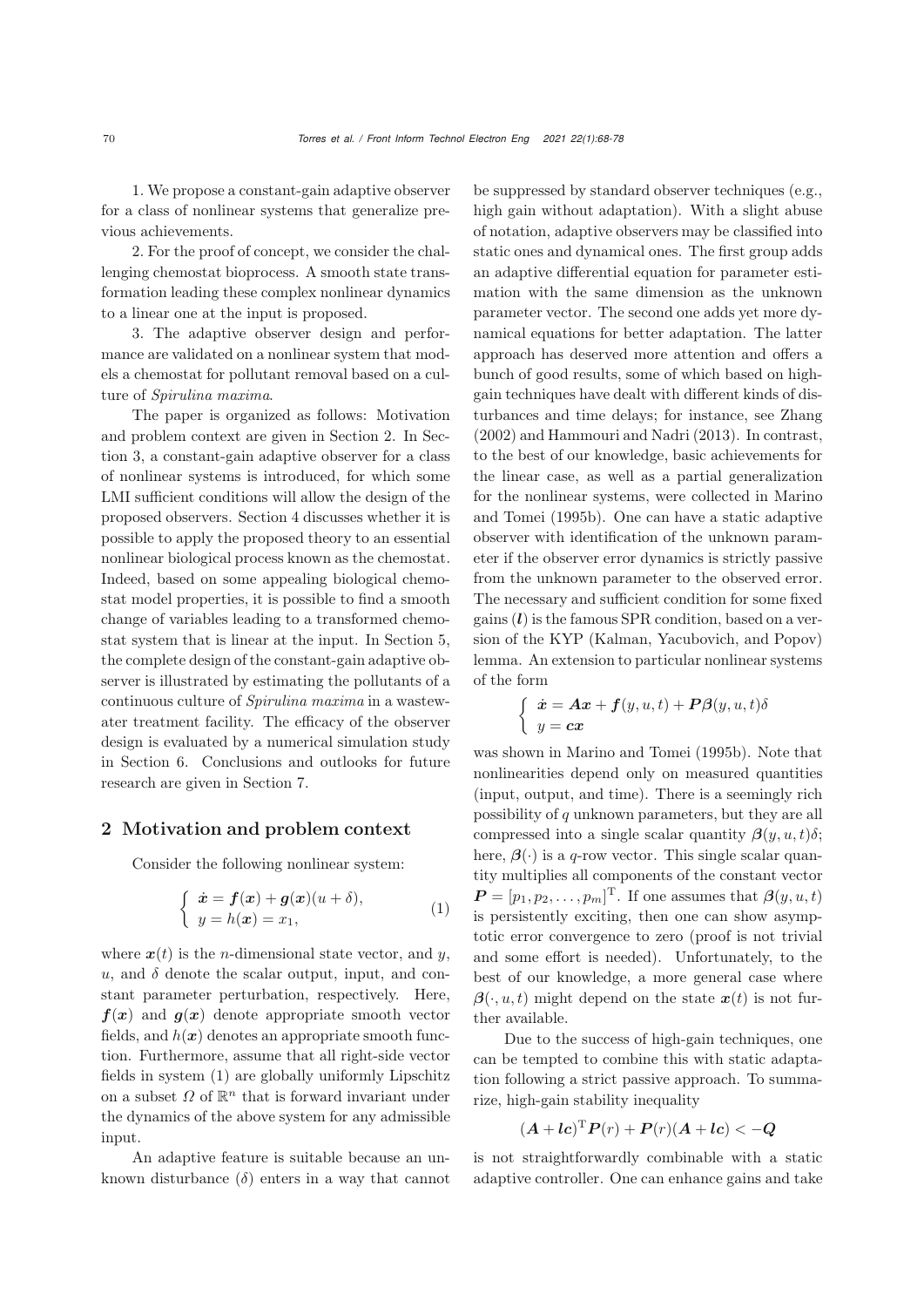some  $P(r) > 0$  for proving the stability of high gain without an unknown parameter, i.e., not guaranteeing  $P p = c^T (p$  is a constant vector). Alternatively, one can guarantee  $P p = c^{\mathrm{T}}$ , but without the possibility of taking high gains. On the other hand, it is possible to adjust  $\ell$  while increasing  $r$  to preserve the SPR condition, but this leads to the minimization of *l* such that high gain is countered.

## 3 An adaptive nonlinear observer based on the LMI approach

Assume that system [\(1\)](#page-2-0) can be transformed into the following nonlinear system:

$$
\begin{cases}\n\dot{x} = f(x) + p(u + \delta), \\
y = cx = c_1 x_1, \\
c = [c_1, 0, \dots, 0].\n\end{cases}
$$
\n(2)

As usual,  $\boldsymbol{x} \in \mathbb{R}^n$  is the state vector, while y, u, and  $\delta$ are the scalar output, input, and constant parameter perturbation, respectively.

A Luenberger-type adaptive observer for system [\(2\)](#page-3-0) is given by

$$
\begin{cases}\n\dot{z} = f(z) + p(u + \phi) + lc(z - x), \\
\dot{\phi} = -kce, \ k > 0,\n\end{cases} \tag{3}
$$

where  $k$  is a constant defining the adaptation law and  $e = z - x$  is the observation.

Note that the goal is to simultaneously satisfy asymptotic state estimation and identification of the unknown parameter  $\delta$ . To this end, we propose the following:

Theorem 1 Consider system [\(2\)](#page-3-0) and denote *A* as the Jacobian matrix of  $f(x)$ , which is assumed to be bounded in a given domain  $\Omega \subset \mathbb{R}^n$ . Suppose the following LMIs are satisfied:

$$
\begin{cases}\nA^{\mathrm{T}}P + PA + c^{\mathrm{T}}Y^{\mathrm{T}} + Yc < -2Pk_{\mathrm{L}} - Q < 0, \\
Pp = c^{\mathrm{T}},\n\end{cases} \tag{4}
$$

where *P* and *Q* are symmetric positive definite matrices, *Y* is an  $n \times 1$  vector such that  $\mathbf{l} = \mathbf{P}^{-1} \mathbf{Y}$ , and  $k_L$  is a Lipschitz-type bound of  $f(x) - Ax$ . Then system [\(3\)](#page-3-1) is an asymptotic observer of system [\(2\)](#page-3-0).

**Proof** First, notice that the observer error  $e(\cdot)$  =

 $z - x$  has the following dynamics:

$$
\frac{d}{dt}e(t) = f(z) - f(x) + lc(z - x) + p(\phi - \delta)
$$

$$
= f(z) - f(z - e) + lce + p(\phi - \delta)
$$

$$
= Ae + lce + p(\phi - \delta) + \mathcal{O}(e),
$$

where  $\mathbf{A} = \frac{\partial}{\partial t} \mathbf{f}(\mathbf{z}^*)$ , and  $\mathbf{z}^*$  is some state value belonging to the bounded set  $\Omega$ , for definiteness. In the following, denote the error of the unknown parameter estimate as

$$
\epsilon = \phi - \delta,
$$

from which it is clear that

$$
\dot{\epsilon} = \dot{\phi}.
$$

<span id="page-3-0"></span>Let us consider now the following Lyapunov candidate function:

$$
V(t) = \frac{1}{2}k\mathbf{e}^{T}(t)\boldsymbol{P}e(t) + \frac{1}{2}\epsilon^{2}(t), \ k > 0,
$$

whose derivative along the error dynamics is given by

<span id="page-3-1"></span>
$$
\frac{\mathrm{d}}{\mathrm{d}t}V(t) = \frac{1}{2}ke^{\mathrm{T}}(t)(\mathbf{A}^{\mathrm{T}}\mathbf{P} + \mathbf{P}\mathbf{A} + \mathbf{c}^{\mathrm{T}}\mathbf{Y}^{\mathrm{T}} + \mathbf{Y}\mathbf{c})\mathbf{e}
$$
\n
$$
+\cdots + ke^{\mathrm{T}}(t)\mathbf{P}p\epsilon + ke^{\mathrm{T}}(t)\mathbf{P}\mathcal{O}(\mathbf{e}) + \dot{\epsilon}\epsilon
$$
\n
$$
= \frac{1}{2}ke^{\mathrm{T}}(t)(\mathbf{A}^{\mathrm{T}}\mathbf{P} + \mathbf{P}\mathbf{A} + \mathbf{c}^{\mathrm{T}}\mathbf{Y}^{\mathrm{T}} + \mathbf{Y}\mathbf{c})\mathbf{e}
$$
\n
$$
+\cdots + ke^{\mathrm{T}}(t)\mathbf{P}\mathcal{O}(\mathbf{e}).
$$

From the theorem conditions, one has

$$
\frac{\mathrm{d}}{\mathrm{d}t}V(t) < -\frac{1}{2}ke^{\mathrm{T}}(t)\boldsymbol{Q}\boldsymbol{e}(t) - ke^{\mathrm{T}}(t)\boldsymbol{P}k_{\mathrm{L}}\boldsymbol{e}(t) \n+ \cdots + ke^{\mathrm{T}}(t)\boldsymbol{P}\mathcal{O}(\boldsymbol{e}) \n< -ke^{\mathrm{T}}(t)\boldsymbol{P}k_{\mathrm{L}}\boldsymbol{e}(t) + ke^{\mathrm{T}}(t)\boldsymbol{P}\mathcal{O}(\boldsymbol{e}) \n< 0.
$$

<span id="page-3-2"></span>Therefore,  $e \to 0$  as  $t \to \infty$ . To show that  $\epsilon$ also converges to zero, one can use LaSalle's principle. Considering the augmented variable  $[e, \epsilon]^T$ , one can see that we have to show that, by LaSalle's principle, the set  $[0, \epsilon]^T$  is not invariant in forward time. Dynamics on this set is obvious,

$$
\begin{cases} \dot{\boldsymbol{e}} = \boldsymbol{p} \epsilon, \\ \epsilon = 0, \end{cases}
$$

so that for any  $\epsilon \neq 0$ , the condition  $e = 0$  is immediately violated, so that the set  $[0, \epsilon]^T$  is not invariant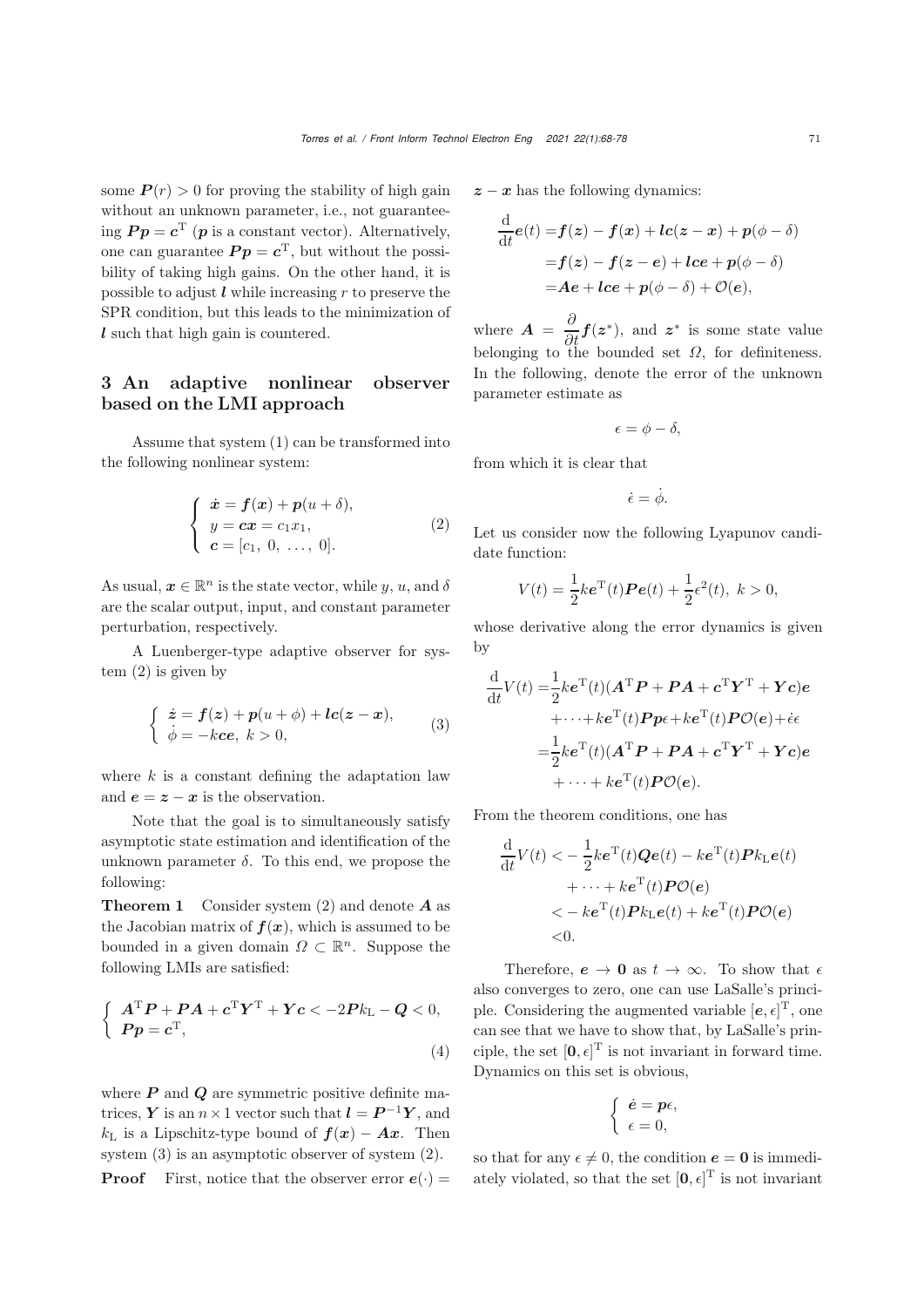in forward time. Therefore,  $\phi \to \delta$  as  $t \to \infty$ , which is called an adaptive observer with unknown parameter identification.

The adaptation gain  $k$  does not play a role in the previous LMI  $(4)$ ; therefore, a relatively large k will improve the speed of convergence to the unknown disturbance  $\phi \to \delta$ .

**Remark 1** It seems that inequality  $(4)$  is not an LMI because the decision variables are *P* , *Q*, and *Y* . Actually, inequality [\(4\)](#page-3-2) is equivalent to

$$
P^{-1}A^{T} + AP^{-1} + pl^{T} + lp^{T}
$$
  

$$
< - 2P^{-1}k_{L} - P^{-1}QP^{-1},
$$

subject to restriction  $p = P^{-1}c^{T}$ . Therefore, the LMI structure is preserved with decision variables *P*<sup>-1</sup>, *Q*, and *l*.<br>**Remark 2** 

The stability analysis clearly holds when both  $z$  and  $x (= z - e)$  belong to the set <sup>Ω</sup>. When *z* is outside <sup>Ω</sup>, from the fact that *e*(·) is bounded and converges to zero, it follows that sooner or later  $z(\cdot)$  will enter the domain  $\Omega$ .

In general, transforming system [\(1\)](#page-2-0) into system [\(2\)](#page-3-0) is not an easy task. However, the proposed observer can be applied to a large class of nonlinear dynamical systems that represent the behavior of the widely used chemostat biological process, as we will see in the next section.

## 4 A smooth change of coordinates for the chemostat bioprocess

In this section, a large class of chemostat nonlinear models is considered. The primary purpose is to introduce a change of state variables such that external disturbances will enter through a constant vector, which turns instrumental for the possible use of the constant-gain nonlinear adaptive observer developed in the previous section.

Chemostats are nonlinear processes that can be described by a system of form [\(1\)](#page-2-0), namely,

$$
\begin{cases} \n\dot{\xi} = f(\xi) + g(\xi)(u+\delta), \\ \ny = h(\xi) = \xi_1, \n\end{cases} \n\tag{5}
$$

with the following particular structure:

$$
\begin{cases}\nf(\xi) = K\varphi(\xi), \\
g(\xi) = \xi_{\rm in} - \xi,\n\end{cases}
$$
\n(6)

where  $\xi_1(t)$ ,  $\xi_2(t)$ ,...,  $\xi_n(t)$  are the *n* component concentrations in the state vector *<sup>ξ</sup>*, while *<sup>ξ</sup>*in denotes a vector of the inlet concentration component by component. In turn,  $\varphi(\xi)$  denotes the vector of the *m* reaction rates, while *K* is an  $n \times m$  real matrix of yield coefficients, which are negative or positive depending on whether  $\xi_i$  is a reactant or a product of the reaction, respectively [\(Bastin and Dochain](#page-9-16), [1990](#page-9-16)).

To recall some interesting properties of system [\(5\)](#page-4-0) and without loss of generality, one may consider the following assumptions:

Assumption 1 The dilution rate is bounded as follows:

$$
0 < u_{\min} \le u(t), \ \forall t.
$$

Assumption 2 The feed rates are bounded as follows:

$$
0 \le \xi_{\text{in}_i}, \ u \le F_{\text{max}}, \ \forall i, \ \forall t.
$$

Assumption 3 Each reaction involves at least one reactant that is neither a catalyst nor an autocatalyst.

Now let us present a slightly different version of a bounded input bounded state (BIBS) stability property given in [Bastin and Dochain](#page-9-16) [\(1990](#page-9-16)).

Theorem 2 Consider the chemostat dynamical system [\(5\)](#page-4-0) and suppose that Assumptions 1–3 are satisfied. Then, for all square-integrable input  $u(t)$ and constant input disturbance  $\delta$ , the state variables of the system are positive and bounded for all  $t$ 's.

An explicit expression for the upper bound on the state variables can be formulated by introducing the following assumption on the initial conditions: Assumption 4 The initial values of the state variables  $\xi_i(t)$  have upper bounds as follows:

$$
a_n \xi_n(0) + \sum_{i \in I} \xi_i(0) \le \frac{(a_n + q)F_{\text{max}}}{u_{\text{min}}},
$$

where

$$
a_n = \max_{j \in J} \frac{\sum_{i \in I} \bar{k}_{ij}}{-\bar{k}_{nj}} \ge 0,
$$

<span id="page-4-0"></span> $\bar{k}_{ij}$  denotes entry  $(i, j)$  of matrix  $\boldsymbol{K}$ , and  $I =$  ${n_1, n_2,..., n_q}$  and  $J = {m_1, m_2,..., m_p}$  are sets of indices.  $n_i$   $(i = 1, 2, ..., q)$  are the indices of the components (excluding  $\xi_n$ ) involved in the reactions with an index  $m_j \in J$  and  $m_i$   $(i = 1, 2, \ldots, p)$  are the indices of the reactions that involve  $\xi_n$  as a reactant (i.e., not as a product).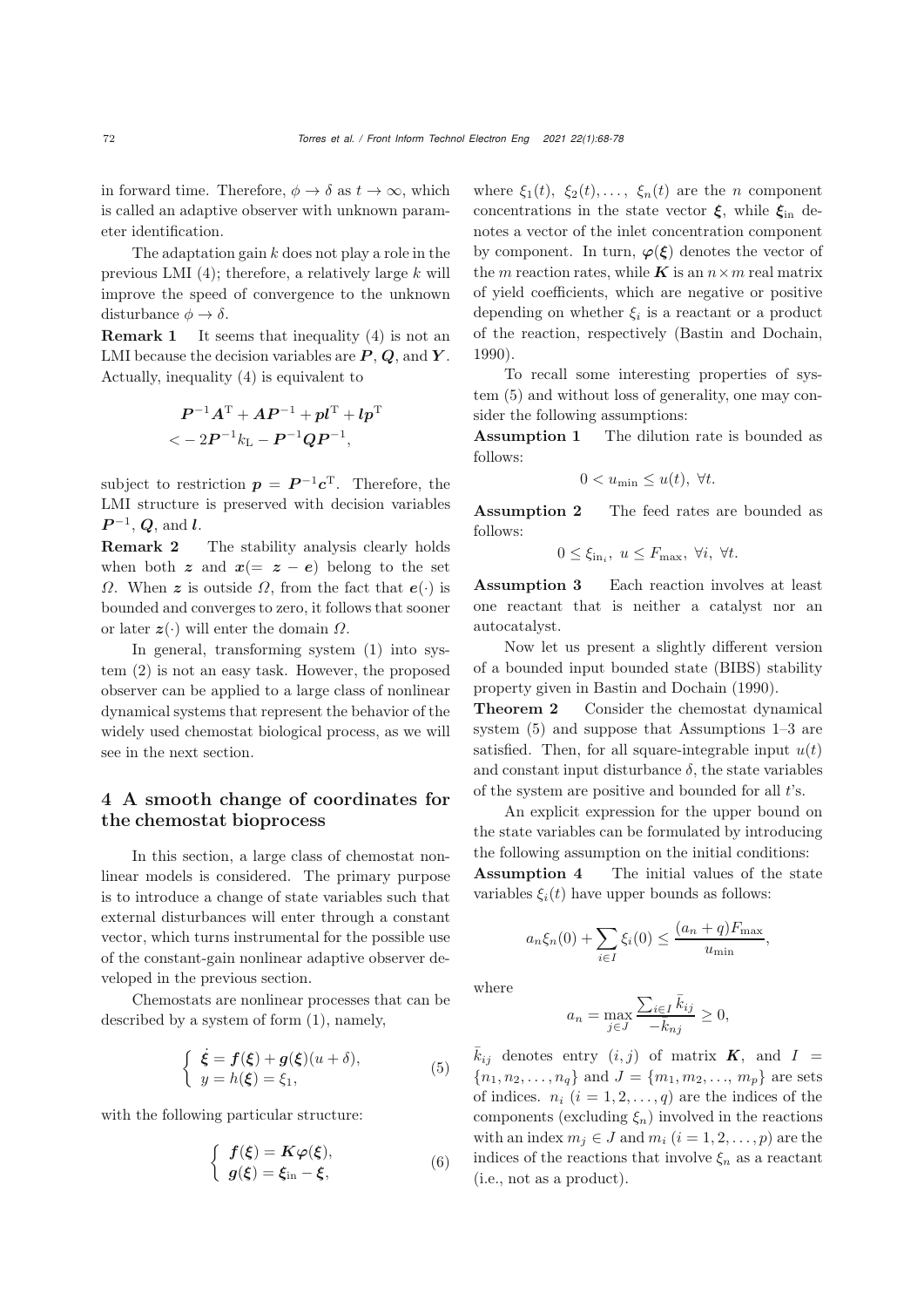Corollary 1 Under the same conditions as in the previous theorem and assuming Assumption 4 is satisfied, then the state variables  $\xi_i(t)$  of the chemostat dynamical system [\(5\)](#page-4-0) are non-negative and bounded for all  $t$ 's, as follows:

$$
\xi_i \le \max\left\{1, \frac{1}{a_n}\right\}(a_n + q) \frac{F_{\max}}{u_{\min}} = \xi_{i_{\max}}.
$$

The proof can be found in [Bastin and Dochain](#page-9-16) [\(1990](#page-9-16)) (page 53).

Now, let us introduce the main result of this section, which consists of a change of variables for system [\(5\)](#page-4-0) that is instrumental for the analysis and design of the constant-gain adaptive observer introduced in the previous section.

Lemma 1 Consider the chemostat dynamical system [\(5\)](#page-4-0) and suppose that Assumptions 1–3 are satisfied. Then there exists a change of variables  $x_i = \alpha(\xi_i(t))$  given by

$$
\alpha(\xi_i(t)) = \begin{cases} \ln(\xi_i(t)), \text{ if } \xi_{\text{in}_i} = 0, \forall t, \\ \ln(\xi_{\text{in}_i} - \xi_i(t)), \text{ if } \xi_{\text{in}_i} - \xi_i > 0, \forall t, \end{cases}
$$

such that

$$
\begin{cases} \dot{x} = f(x) + p(u+\delta), \\ y = cx, \end{cases}
$$
 (7)

where  $f(x) = diag(exp(x_1), exp(x_2),..., exp(x_n))^{-1}$  $\cdot$ *K* $\bar{\varphi}$ (*x*),  $p = [-1, -1, \ldots, -1]^{\mathrm{T}}$ , and  $\bar{\varphi}$ (*x*) =  $\varphi$ (*ξ*) with  $\xi_i = \alpha^{-1}(x_i)$ .

**Proof** First, notice that the  $i^{\text{th}}$  state or concentration of system [\(5\)](#page-4-0) can be written as follows:

$$
\dot{\xi}_i = \sum_{j \sim i} (\pm) k_{ij} \varphi_j + (\xi_{\text{in}_i} - \xi_i) u,
$$

where the notation " $j \sim i$ " means that the summation is taken on the reactions with index  $j$ , which involve the component with index  $i$ ; for details, see [Dochain](#page-9-17) [\(2008](#page-9-17)).

Now, from the lemma conditions, Theorem 2, and from the system properties, one can see that both  $\xi_i$  and  $\xi_{\text{in}_i} - \xi_i$  are positive quantities; therefore, the invertible function  $\alpha(\xi_i(t))$  is well defined. With this, one may analyze the two possible cases.

For the case  $\xi_{\text{in}_i} = 0$ , the change of variables is given by  $x_i = \ln(\xi_i(t))$ , and as a consequence,

$$
\dot{x}_i = \frac{1}{\exp(x_i)} \sum_{j \sim i} (\pm) k_{ij} \varphi_j - u.
$$

For the case  $\xi_{\text{in}_i} - \xi_i > 0$ , the change of variables is given by  $x_i = \ln (\xi_{\text{in}_i} - \xi_i(t))$  and therefore,

$$
\dot{x}_i = \frac{1}{\exp(x_i)} \sum_{j \sim i} (\pm) k_{ij} \varphi_j - u.
$$

One determines that all the elements of the input vector  $P$  are  $-1$ , whereas the derivative terms in the right-hand side of the previous expression can be arranged as follows:

$$
f(x) = diag(exp(x_1), exp(x_2),..., exp(x_n))^{-1}
$$
  
 $\cdot K\overline{\varphi}(x),$ 

where  $\bar{\varphi}(\bm{x})$  is  $\varphi(\alpha^{-1}(\bm{x}))$ .

Let us mention that the proposed change of coordinates can be easily applied on a number of bioprocess models cited in the literature, see for instance [Dochain](#page-9-17) [\(2008\)](#page-9-17).

## 5 Adaptive observer design for a wastewater treatment system

This section concerns the design of the constantgain adaptive observer developed in Section 3, for the Monod dynamical wastewater treatment facility model. First, according to Theorem 2, the biological consistency property of forwarding state invariance in the positive orthant is recalled. Based on this, the system is transformed to tackle the design of the constant-gain adaptive observer.

Here, we consider a continuous microorganism culture where biomass  $(x)$  is, by principle, able to remove pollutants that serve as a substrate  $(s)$ . Commonly, mass-balance relations lead to the following mathematical description:

$$
\begin{cases} \n\dot{x} = x\mu(s) - x(u+\delta), \\ \n\dot{s} = -a_3^{-1}x\mu(s) + (a_4 - s)(u+\delta), \n\end{cases} \n(8)
$$

where Monod's law of microorganism growth is given by

<span id="page-5-0"></span>
$$
\mu(s) = \frac{a_1 s}{a_2 + s},\tag{9}
$$

in which  $a_1$  is the maximal growth rate,  $a_2$  is the saturation constant,  $a_3$  is the yield coefficient, and  $a_4$  is the input substrate concentration. The control input is the rate of dilution  $u(t)$  feeding the bioreactor, and the input channel is biased by the constant unknown dilution factor  $\delta \neq 0$ .

Observing that, without some additional timevarying dilution factor of the substrate input, it may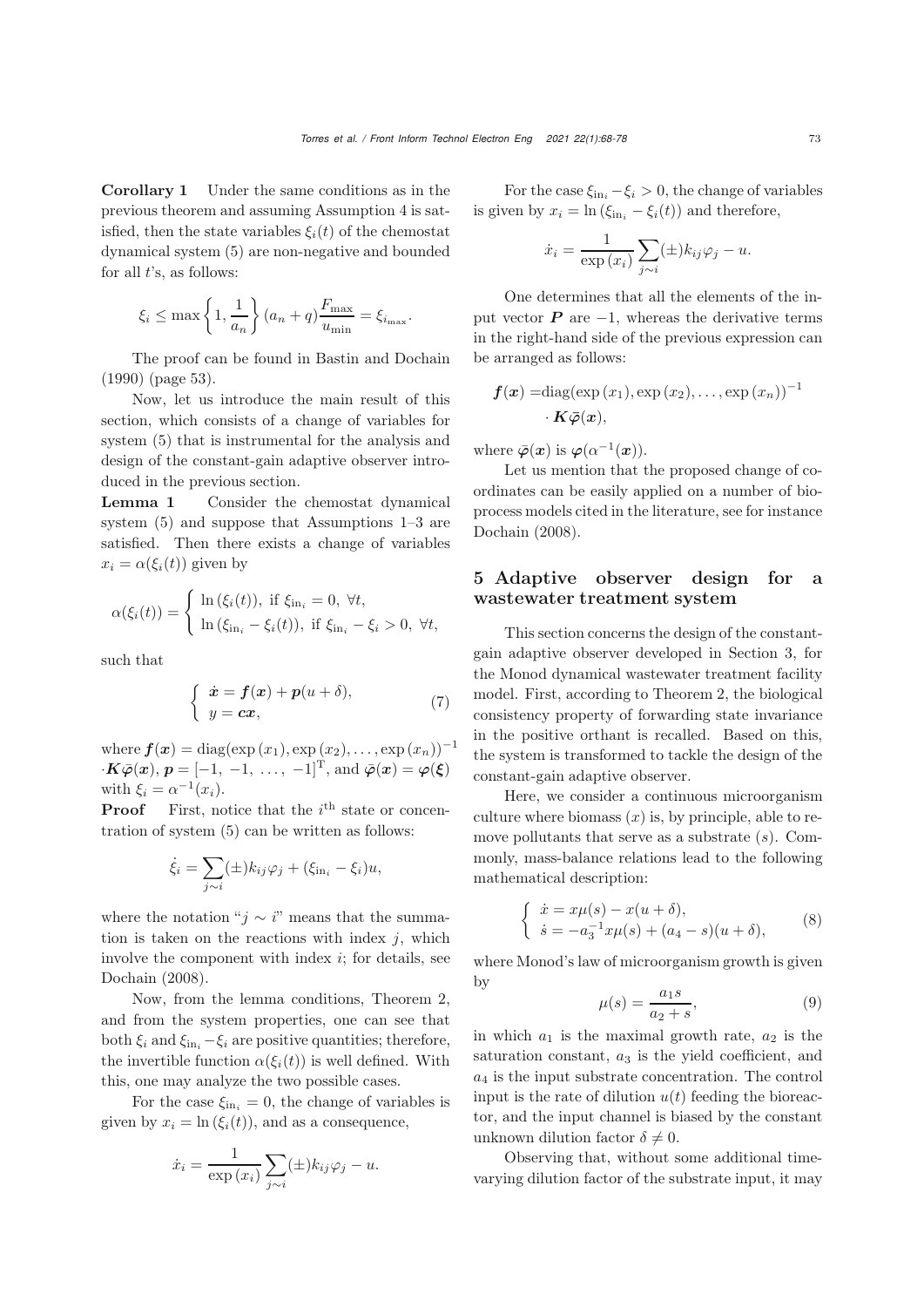be considered as an active control. Then constant unknown perturbation enters the system to be controlled and observed through the same channel as the known and controlled input.

Because the permissible inputs  $u(t)$  are all square-integrable functions, and the external disturbance  $\delta$  is a positive constant, one may state the following assertions:

1. The positive orthant  $\mathcal{O}^+ := \{x > 0, s > 0\}$ is forward invariant with respect to system [\(8\)](#page-5-0) for every integrable input signal  $u(t)$  and perturbation δ.

2. Every solution of system [\(8\)](#page-5-0) starting in the positive orthant  $\mathcal{O}^+$  is bounded for every integrable input signal  $u(t)$  and perturbation  $\delta$ .

These assertions are a direct consequence of Theorem 2. An alternative proof can be found in [Čelikovský et al.](#page-9-13) [\(2018\)](#page-9-13).

First, let us consider the transformation of system (8). From the previous facts, one may restrict the system states to the set  $x > 0$  and  $0 \leq s < a_4$ . Then, according to Lemma 1, there exists a state transformation given by

$$
x_1 = \ln x, x_2 = \ln(a_4 - s),
$$
  
\n $x = \exp(x_1), s = a_4 - \exp(x_2).$ 

Thus, Eq.  $(8)$  can be expressed as Eq.  $(10)$ , where input and external disturbances go through a constant input vector. Hence, it is possible to use an observer as the one in Eq. [\(3\)](#page-3-1), that is to say,

$$
\begin{cases}\n\dot{x}_1 = \frac{a_1 a_4 - a_1 \exp(x_2)}{a_2 + a_4 - \exp(x_2)} - (u + \delta), \\
\dot{x}_2 = \frac{\exp(x_1)}{a_3 \exp(x_2)} \frac{a_1 a_4 - a_1 \exp(x_2)}{a_2 + a_4 - \exp(x_2)} - (u + \delta).\n\end{cases}
$$
\n(10)

It can be appreciated that Eq. [\(10\)](#page-6-0) is not in the adaptive observer form. Moreover, it can be seen that  $p = [-1, -1]^T$ , so it does not hold that  $p_1 > 0$ or that  $p_1s + p_2$  is Hurwitz. As a consequence, it is not p[ossible](#page-9-8) [to](#page-9-8) [use](#page-9-8) [the](#page-9-8) [approach](#page-9-8) [given](#page-9-8) [in](#page-9-8) Marino and Tomei [\(1995b\)](#page-9-8).

Next, let us consider the observer design. To simplify the observer design, we write the transformed system [\(10\)](#page-6-0) in the following compact form:

$$
\begin{bmatrix} \dot{x}_1 \\ \dot{x}_2 \end{bmatrix} = \begin{bmatrix} f_1(x_2) \\ f_1(x_2)f_2(x_1, x_2) \end{bmatrix} + \begin{bmatrix} -1 \\ -1 \end{bmatrix} (u + \delta), \tag{11}
$$

where

$$
f_1(x_2) = \frac{a_1a_4 - a_1 \exp(x_2)}{a_2 + a_4 - \exp(x_2)}, \ f_2(x_1, x_2) = \frac{\exp(x_1)}{a_3 \exp(x_2)}.
$$

Then, according to Theorem 1, the constant-gain observer is given by

$$
\begin{cases}\n\dot{z} = \begin{bmatrix} f_1(z_2) \\ f_1(z_2) f_2(x_1, z_2) \end{bmatrix} + \begin{bmatrix} -1 \\ -1 \end{bmatrix} (u + \phi) + lce, \\
\dot{\phi} = -kce.\n\end{cases}
$$
\n(12)

<span id="page-6-2"></span>Now, let us compute the following partial derivatives:

$$
\hat{f}_{12} := \frac{\partial f_1(z_2)}{\partial z_2} = \frac{-a_1 a_2 \exp(z_2)}{(a_2 + a_4 - \exp(z_2))^2},
$$
  
\n
$$
\hat{f}_{22} := \frac{\partial f_1(z_2) f_2(x_1, z_2)}{\partial z_2}
$$
  
\n
$$
= \exp(x_1) \frac{-a_2 a_4 + 2a_2 \exp(z_2) - (a_4 - \exp(z_2))^2}{a_3 \exp(z_2)(a_2 + a_4 - \exp(z_2))^2}.
$$

Note that both partial derivatives of  $f_1(z_2)$  and  $f_1(z_2)\cdot f_2(x_1, z_2)$  with respect to  $z_1$  are equal to zero, which is due to the fact that  $z_1 = x_1$ , because this last is available for measurement.

As a consequence, the error  $e(t) = z(t) - x(t)$ dynamics is given by

$$
\dot{\boldsymbol{e}}(t) = \begin{bmatrix} c_1 l_1 & \hat{f}_{12}(z_2) \\ c_1 l_2 & \hat{f}_{22}(x_1, z_2) \end{bmatrix} \boldsymbol{e}(t) + \begin{bmatrix} -1 \\ -1 \end{bmatrix} \boldsymbol{\epsilon} + \mathcal{O}(\boldsymbol{e}). \tag{13}
$$

Now, recalling that  $s < a_4$ , then  $s \leq a_4 - s_\Delta$ for some  $s_\Delta > 0$ , and one may obtain the following useful bounds:

$$
-\frac{a_1 a_4}{a_2} < \hat{f}_{12}(z_2) < -\frac{a_1 a_2 s_\Delta}{(a_2 + a_4 - s_\Delta)^2},\qquad(14)
$$

<span id="page-6-0"></span>
$$
\frac{-a_1 a_4 \max\{x\}}{a_3 s_\Delta} \left(\frac{a_2 + a_4}{a_2^2}\right) < \hat{f}_{22}(x_1, z_2) < 0. \tag{15}
$$

In the search for a numerical solution for the inequalities in Theorem 1, it is more convenient to use the equivalent formulation given in Remark 1, namely,

$$
\boldsymbol{P}^{-1}\left[\boldsymbol{l}\boldsymbol{c}+\left[\begin{array}{cc} 0 & \hat{f}_{12} \\ 0 & \hat{f}_{22} \end{array}\right]\right]^{T}+\left[\boldsymbol{l}\boldsymbol{c}+\left[\begin{array}{cc} 0 & \hat{f}_{12} \\ 0 & \hat{f}_{22} \end{array}\right]\right]\boldsymbol{P}^{-1} < -2\boldsymbol{P}^{-1}k_{\mathrm{L}}-\boldsymbol{P}^{-1}\boldsymbol{Q}\boldsymbol{P}^{-1}<0
$$
 (16)

with

<span id="page-6-1"></span>
$$
P = P^{T} > 0, \ Q = Q^{T} > 0,
$$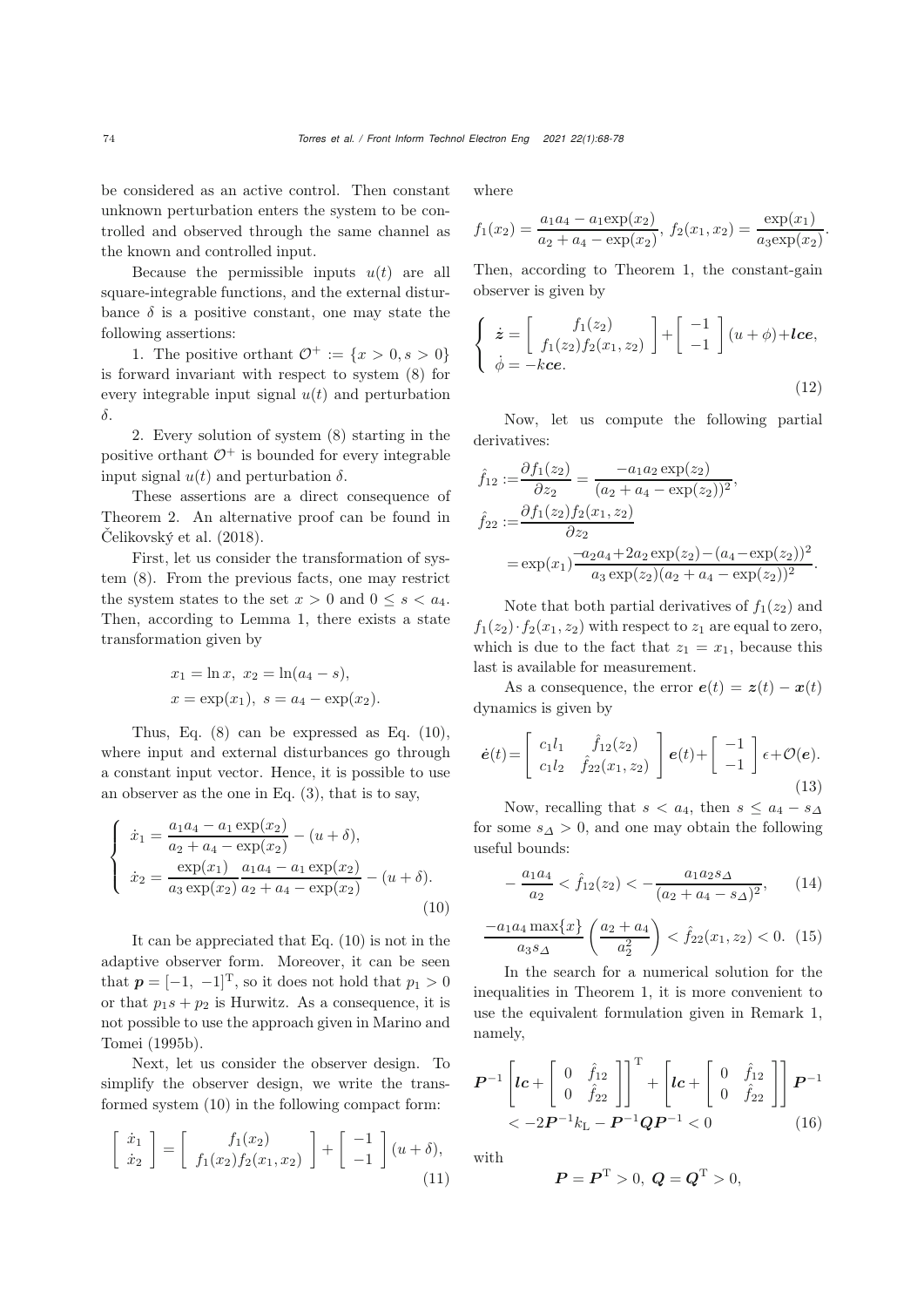such that

$$
\boldsymbol{P}\boldsymbol{p} = \left[ \begin{array}{cc} p_{11} & p_{12} \\ p_{12} & p_{22} \end{array} \right] \cdot \left[ \begin{array}{c} -1 \\ -1 \end{array} \right] = \left[ \begin{array}{c} c_1 \\ 0 \end{array} \right] = \boldsymbol{c}^{\mathrm{T}}.
$$

As mentioned before, the numerical search can be restricted to the following domain:

$$
\hat{f}_{12} \in \left\{ -\frac{a_1 a_4}{a_2}, -\frac{\alpha a_1 a_2}{(a_2 + a_4 - \alpha)^2} \right\},\
$$

$$
\hat{f}_{22} \in \left\{ \frac{-a_1 a_4 \max\{x\}}{a_3 \alpha} \left( \frac{a_2 + a_4}{a_2^2} \right), 0 \right\}.
$$

Therefore, if there exists any solution to LMI [\(16\)](#page-6-1), then a constant-gain adaptive observer will exist for system [\(10\)](#page-6-0), or equivalently, system [\(8\)](#page-5-0).

#### 6 Numerical simulation

The model's nominal parameters were adjusted from the experimental data of a batch culture of blue-green microalgae *[Spirulina](#page-9-13) [maxima](#page-9-13)* (Čelikovský et al., [2018](#page-9-13)). To be precise, nominal parameters are given in Table 1, initial conditions of the system and observer are given in Table 2, and the input and perturbation values are given in Table 3. In addition, the results of LMI [\(4\)](#page-3-2) for  $s_{\Delta} = 0.1$  are as follows:

$$
\begin{cases}\n\mathbf{A} = \begin{bmatrix}\n0 & -1.4 \times 10^{-6} \\
0 & -3.985\n\end{bmatrix}, \\
\mathbf{P} = \begin{bmatrix}\n500.7501 & -499.7501 \\
-499.7501 & 499.7501\n\end{bmatrix}, \\
\mathbf{Q} = \begin{bmatrix}\n2.5048 & -2.5023 \\
-2.5023 & 2.4998\n\end{bmatrix} \times 10^{11}, \\
k_{\text{L}} = 3.984.\n\end{cases}
$$
\n(17)

The observer dynamics is given by

$$
\begin{cases}\n\dot{z} = \begin{bmatrix} f_1(z_2) \\ f_1(z_2)f_2(x_1, z_2) \end{bmatrix} + p(u + \phi) + lce, \\
\dot{\phi} = -kce,\n\end{cases}
$$
\n(18)

where

$$
\mathbf{c} = [-1, 0], \mathbf{l} = [4.6774, 0.6924]^{\mathrm{T}},
$$
  

$$
\mathbf{p} = [-1, -1]^{\mathrm{T}}, \ k = 1.
$$

The software used in the numerical simulation was MATLAB<sup>®</sup> with ode113, a relative tolerance of  $1 \times 10^{-6}$ , and an absolute tolerance of  $1 \times 10^{-3}$ , whereas Yalmip and Sedumi were used to solve LMI [\(4\)](#page-3-2).

The observer gains were computed depending on the Jacobian matrix of the vector field  $f(x)$  evaluated at  $z_1 = x_1 = 13.2312$  and  $z_2 = 13.0869$ . The measured output was corrupted with a signal issued from a function Gaussian noise generator wgn of MATLAB at 0 dBW of magnitude  $\pm 0.03$  mg/L.

The state of the bioreactor, formed by the biomass concentration  $(x)$  and substrate concentration (s), with input/disturbance values  $u+\delta$  given in Table 3, is depicted in Fig. [1.](#page-7-0) In turn, the bioreactor substrate and the constant-gain observer substrate affected by the output noise are shown in Fig. [2,](#page-8-0) where it is possible to see that after some initial time, the adaptive observer converges to the substrate of the system. Note that the observed state is robust against the input perturbations of 10%  $(u + \delta = 0.0015 \pm 10\%)$  at  $t = 400$  and 800 h and that the output noise effects are negligible.

Table 1 Nominal parameters

| $a_1$ (1/h) | $a_2$ (mg/L) | $a_3$  | $a_4$ (mg/L) | max(x) |
|-------------|--------------|--------|--------------|--------|
| 0.027       | 25           | 0.2899 | 205          | 534.75 |

Table 2 Initial conditions of the system and observer

| $x_1(0) = z_1(0)$ (mg/L) | $x_2(0)$ (mg/L) | $z_2(0)$ (mg/L) |
|--------------------------|-----------------|-----------------|
| 3.5553                   | 3.9703          | 4.2195          |

Table 3 Input and perturbation values

| t(h)         | $u(t)$ (1/h) | $\delta(t)$ (1/h) |
|--------------|--------------|-------------------|
| $0 - 400$    | 0.015        | $\left( \right)$  |
| $400 - 800$  | 0.015        | 0.0015            |
| $800 - 1200$ | 0.015        | $-0.0015$         |



<span id="page-7-0"></span>Fig. 1 Bioreactor state responses for input/ disturbance stimulus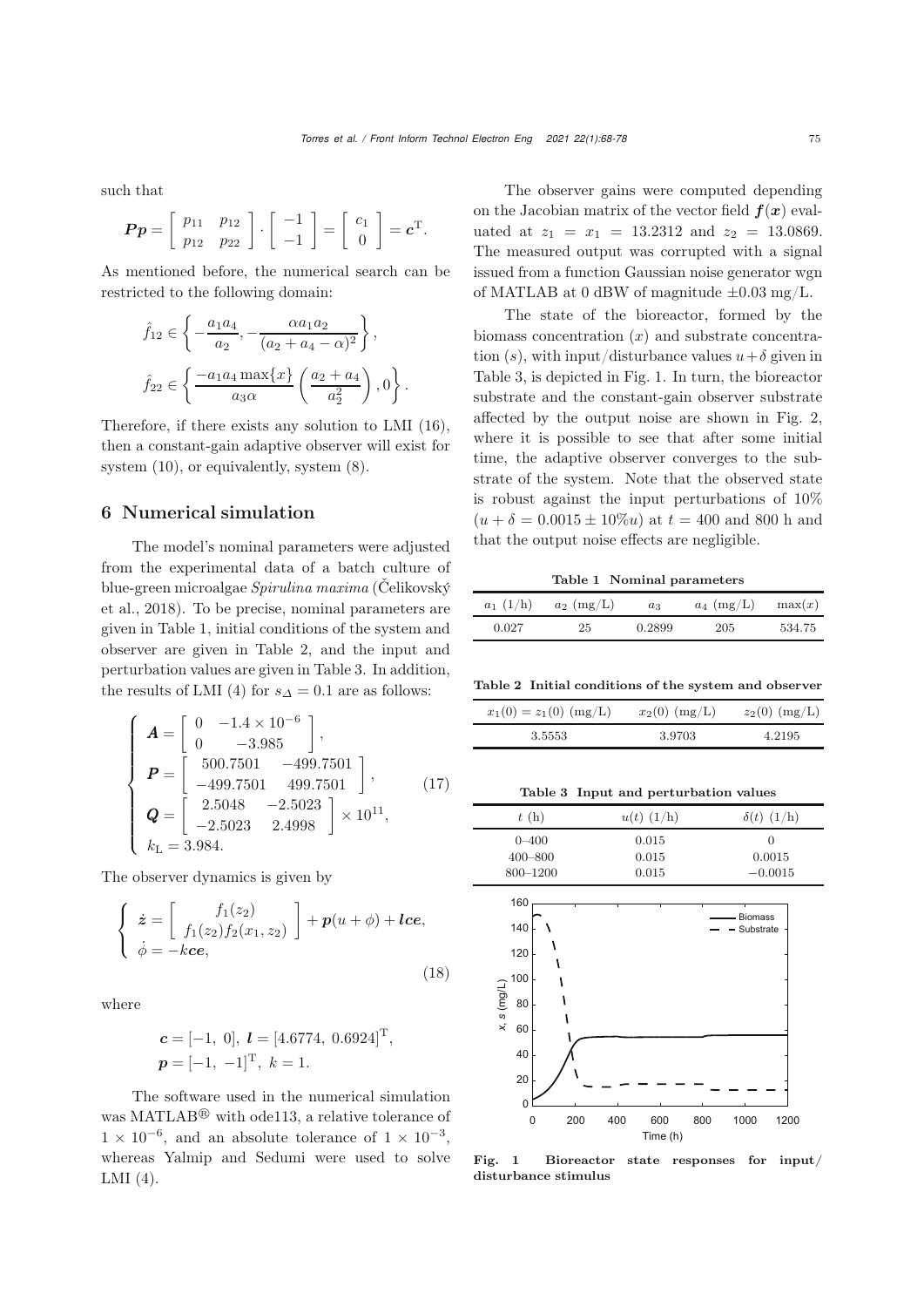To illustrate the advantages of the proposed adaptation, we have chosen the classical high-gain observer given in [Gauthier et al.](#page-9-6) [\(1992](#page-9-6)). In Fig. [3,](#page-8-1) one can see that the high-gain observer is not able to give a reasonable estimate of the substrate in the presence of input disturbances or output noise. As is known, the high-gain observer shows peaking phenomena, even without noisy output signals; note that the estimated substrate also shows a gap relative to the real substrate concentration values; see the white dashed line in the zoom of Fig. [3.](#page-8-1)

The observed perturbation is displayed in Fig. [4.](#page-8-2) In the absence of perturbations, the observed value converges to zero in around 300 h. When the perturbation is present at time  $t = 400$  and 800 h, the observed perturbation follows the real perturbation after a relatively short convergence time, despite the presence of output noise.

In Fig. [5,](#page-8-3) one can appreciate the different



Fig. 2 Dynamics of the observed substrate by the constant-gain adaptive observer

<span id="page-8-0"></span>

<span id="page-8-1"></span>Fig. 3 High-gain substrate estimation. The full line is the real state, the black dashed line is the high-gain state with output noise, and the white dashed line is the high-gain state without output noise

errors between real and observed states. Note that the error in biomass is due to the observer's correction output injection terms (see Eq.  $(12)$ ). While the substrate and perturbation errors are relatively small, they converge to zero in a short time concerning the system dynamics.

### 7 Conclusions

Adaptive observers of constant gain for nonlinear systems are revisited, which is the main issue from the theoretical perspective. A solution has been given for nonlinear systems that are linear in the input. The critical point is to find a change of variables to obtain a transformed system with the desired structure, i.e., nonlinear state but linear input. If so, it is possible to reformulate the observation problem within the linear matrix inequality



<span id="page-8-2"></span>Fig. 4 Estimation of the input perturbation  $\delta$  by the constant-gain adaptive observer



<span id="page-8-3"></span>Fig. 5 Estimation errors by the constant-gain adaptive observer: (a) biomass error; (b) substrate error; (c) input perturbation error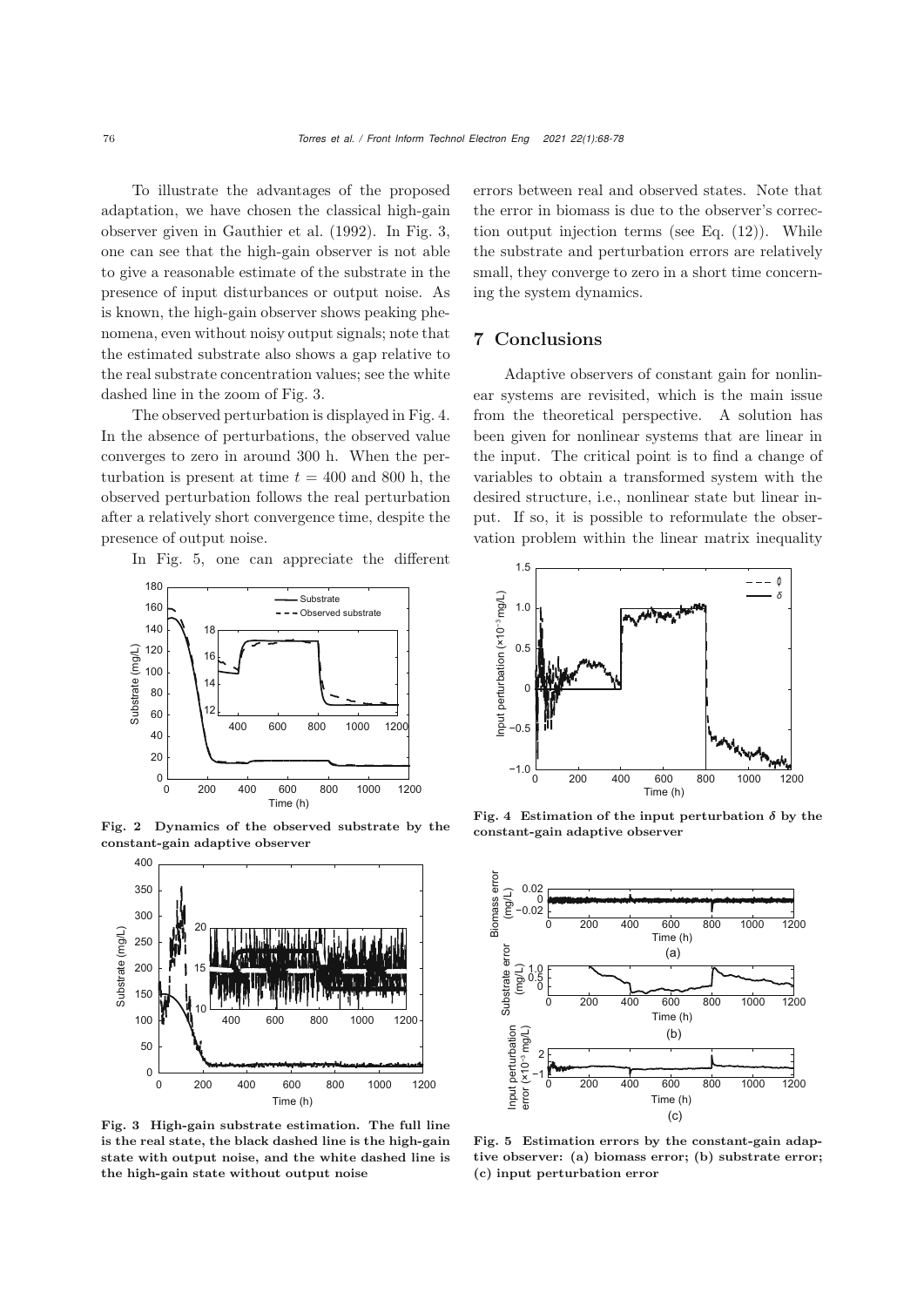(LMI) paradigm. In this vein, one may determine the observer output injection gains provided that an SPR-type condition from the input disturbance to the system output holds.

From the practical point of view, the main aim was to apply this theory to chemostat nonlinear dynamical systems. Such a process has been widely used in biological processes and has received a lot of attention from researchers in biology, medicine, control engineering, etc. Therefore, based on appealing natural properties, a suitable change of variables has been proposed for the chemostat nonlinear dynamic model. It is worth noting that its positive and bounded state properties increase the possibility of finding good observer gains such that the SPR property holds in a vast area around some equilibrium point.

The proposed observer efficacy has been illustrated using a model (issued from experimental data) of a wastewater facility for pollutant removal by the green microalgae *Spirulina maxima*.

Finally, based on the observer theory and the design developed in this work, we aim to consider disturbance rejection as part of our future work.

#### Contributors

Jorge A. TORRES and Sergej ČELIKOVSKÝ conceptualized the research. Arno SONCK developed the theoretical findings of the work. Arno SONCK and Alma R. DOMINGUEZ contributed to the design and simulation of the experiment results. Arno SONCK and Jorge A. TORRES drafted the manuscript. Sergej ČELIKOVSKÝ revised and finalized the paper.

#### Compliance with ethics guidelines

Jorge A. TORRES, Arno SONCK, Sergej ČE-LIKOVSKÝ, and Alma R. DOMINGUEZ declare that they have no conflict of interest.

#### References

- <span id="page-9-16"></span>Bastin G, Dochain D, 1990. On-line Estimation and Adaptive Control of Bioreactors: a Volume in Process Measurement and Control. Elsevier, Amsterdam, the Netherlands.
	- https://doi.org/10.1016/C2009-0-12088-3
- <span id="page-9-4"></span>Bastin G, Gevers MR, 1988. Stable adaptive observers for nonlinear time-varying systems. *IEEE Trans Autom Contr*, 33(7):650-658.

https://doi.org/10.1109/9.1273

- <span id="page-9-2"></span>Besançon G, de León-Morales J, Huerta-Guevara O, 2006. On adaptive observers for state affine systems. *Int J Contr*, 79(6):581-591. https://doi.org/10.1080/00207170600552766
	-

<span id="page-9-13"></span>Čelikovský S, Torres-Muñoz JA, Dominguez-Bocanegra AR, 2018. Adaptive high gain observer extension and its application to bioprocess monitoring. *Kybernetika*, 54(1): 155-174.

https://doi.org/10.14736/kyb-2018-1-0155

- <span id="page-9-5"></span>Diop S, Fliess M, 1991. Nonlinear observability, identifiability, and persistent trajectories. Proc 30th IEEE Conf on Decision and Control, p.714-719. https://doi.org/10.1109/CDC.1991.261405
- <span id="page-9-17"></span>Dochain D, 2008. Automatic Control of Bioprocesses. Wiley.

https://www.wiley.com/en-mx/Automatic+Control+ of+Bioprocesses-p-9781848210257

<span id="page-9-11"></span>Farza M, M'Saad M, Maatoug T, et al., 2009. Adaptive observers for nonlinearly parameterized class of nonlinear systems. *Automatica*, 45(10):2292-2299. https://doi.org/10.1016/j.automatica.2009.06.008

<span id="page-9-10"></span>Farza M, Bouraoui I, Ménard T, et al., 2014. Adaptive observers for a class of uniformly observable systems with nonlinear parametrization and sampled outputs. *Automatica*, 50(11):2951-2960.

https://doi.org/10.1016/j.automatica.2014.10.032

- <span id="page-9-6"></span>Gauthier JP, Hammouri H, Othman S, 1992. A simple observer for nonlinear systems applications to bioreactors. *IEEE Trans Autom Contr*, 37(6):875-880. https://doi.org/10.1109/9.256352
- <span id="page-9-15"></span>Hammouri H, Nadri M, 2013. An observer design for a class of implicit systems. *Syst Contr Lett*, 62(3):256-261. https://doi.org/10.1016/j.sysconle.2012.11.001
- <span id="page-9-9"></span>Karimi HR, Zapateiro M, Luo N, 2010. A linear matrix inequality approach to robust fault detection filter design of linear systems with mixed time-varying delays and nonlinear perturbations. *J Franklin Inst*, 347(6):957- 973.

https://doi.org/10.1016/j.jfranklin.2010.03.004

- <span id="page-9-1"></span>Kreisselmeier G, 1977. Adaptive observers with exponential rate of convergence. *IEEE Trans Autom Contr*, 22(1):2- 8. https://doi.org/10.1109/TAC.1977.1101401
- <span id="page-9-12"></span>Lafont F, Busvelle E, Gauthier JP, 2011. An adaptive highgain observer for wastewater treatment systems. *Process Contr*, 21(6):893-900. https://doi.org/10.1016/j.jprocont.2011.03.006
- <span id="page-9-3"></span>Liang XY, Zhang JF, Xia XH, 2008. Adaptive synchronization for generalized Lorenz systems. *IEEE Trans Autom Contr*, 53(7):1740-1746. https://doi.org/10.1109/TAC.2008.928318
- <span id="page-9-0"></span>Luders G, Narendra K, 1973. An adaptive observer and identifier for a linear system. *IEEE Trans Autom Contr*, 18(5):496-499.

https://doi.org/10.1109/TAC.1973.1100369

- <span id="page-9-7"></span>Marino R, Tomei P, 1995a. Adaptive observers with arbitrary exponential rate of convergence for nonlinear systems. *IEEE Trans Autom Contr*, 40(7):1300-1304. https://doi.org/10.1109/9.400471
- <span id="page-9-8"></span>Marino R, Tomei P, 1995b. Nonlinear Control Design: Geometric, Adaptive, and Robust. Prentice Hall, Limited, London, UK.
- <span id="page-9-14"></span>Mondal S, Chakraborty G, Bhattacharyy K, 2010. LMI approach to robust unknown input observer design for continuous systems with noise and uncertainties. *Int J Contr Autom Syst*, 8(2):210-219. https://doi.org/10.1007/s12555-010-0205-9